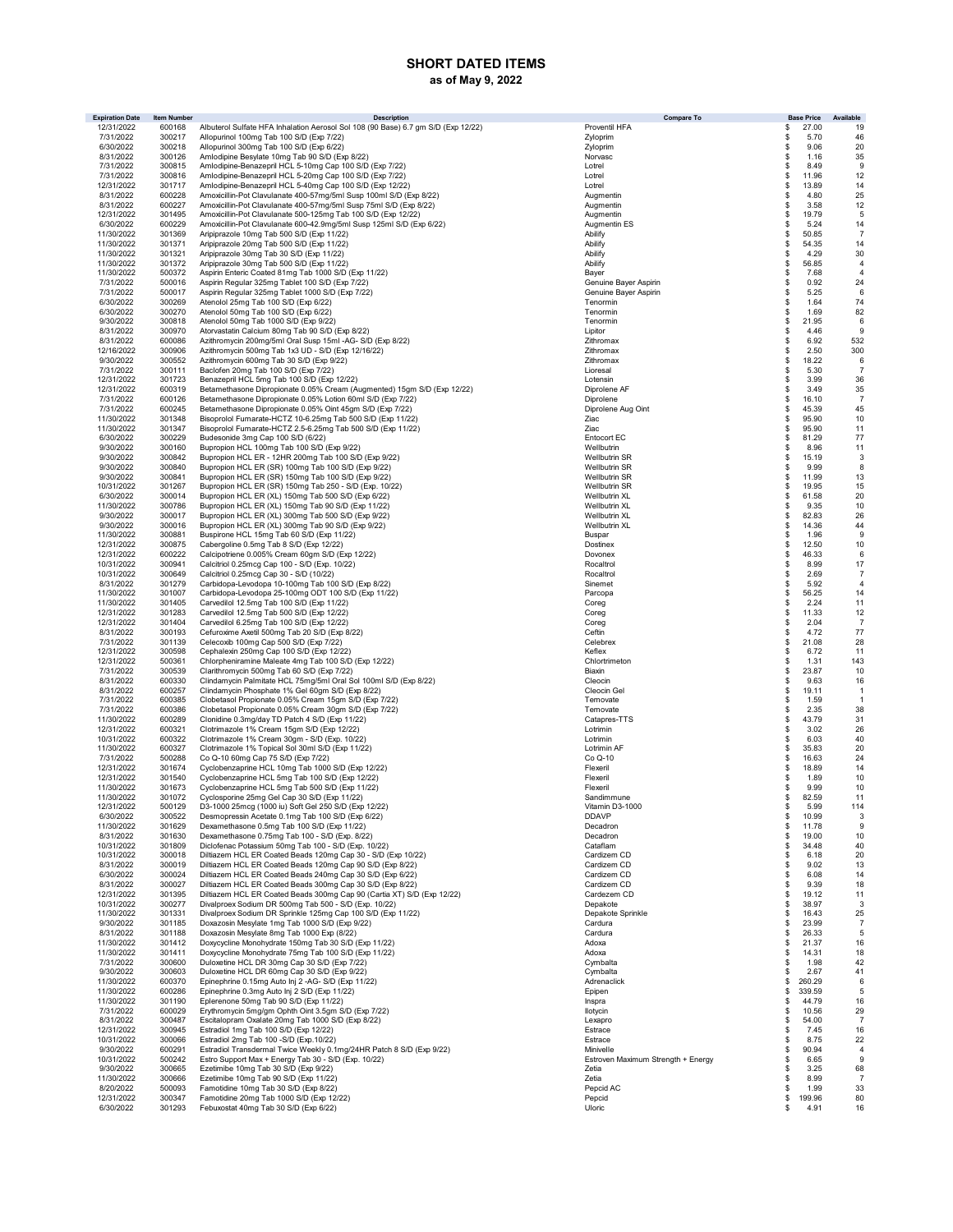## SHORT DATED ITEMS as of May 9, 2022

| <b>Expiration Date</b>   | <b>Item Number</b> | <b>Description</b>                                                                                                                    | <b>Compare To</b>              | <b>Base Price</b>           | Available            |
|--------------------------|--------------------|---------------------------------------------------------------------------------------------------------------------------------------|--------------------------------|-----------------------------|----------------------|
| 12/31/2022               | 301569             | Felodipine ER 10mg Tab 100 S/D (Exp 12/22)                                                                                            | Plendil                        | 7.49<br>\$                  | 32                   |
| 12/31/2022               | 301567             | Felodipine ER 2.5mg Tab 100 S/D (Exp 12/22)                                                                                           | Plendil                        | 6.99<br>\$                  | 46                   |
| 11/30/2022<br>12/31/2022 | 301568<br>500376   | Felodipine ER 5mg Tab 100 S/D (Exp 11/22)<br>Ferrous Sulf. Iron Tab 325mg Tab 100 S/D (Exp 12/22)                                     | Plendil<br>Feosol              | 7.29<br>\$<br>1.46<br>\$    | 44<br>140            |
| 7/20/2022                | 500097             | Fexofenadine HCL 180mg Tab 30 S/D (Exp 7/22)                                                                                          | Allegra 24HR                   | \$<br>5.62                  | 14                   |
| 8/31/2022                | 500092             | Fexofenadine HCL 180mg Tab 30 S/D (Exp 8/22)                                                                                          | Allegra                        | \$<br>5.35                  | 30                   |
| 9/30/2022                | 301389             | Finasteride 1mg Tab 30 S/D (Exp 9/22)                                                                                                 | Propecia                       | \$<br>2.21                  | 58                   |
| 8/31/2022                | 300489             | Finasteride 5mg Tab 30 S/D (Exp 8/22)                                                                                                 | Proscar                        | \$<br>1.20                  | 2                    |
| 9/30/2022                | 300279             | Flecainide Acetate 100mg Tab 100 S/D (Exp 9/22)                                                                                       | Tambocor                       | \$<br>13.18                 | 16                   |
| 10/31/2022<br>6/30/2022  | 600179             | Flunisolide 0.025% Nasal Sol 25ml S/D (Exp 10/22)                                                                                     | Nasalide                       | \$<br>44.79<br>\$           | 10                   |
| 8/31/2022                | 600015<br>600163   | Fluocinolone Acetonide 0.01% Sol 60ml S/D (Exp 6/22)<br>Fluocinonide 0.05% Gel 15g -AG- S/D (Exp 8/22)                                | Synalar<br>Lidex               | 11.48<br>\$<br>8.62         | 6<br>$\mathbf{1}$    |
| 9/30/2022                | 600014             | Fluocinonide 0.05% Topical Sol 60ml S/D (Exp 9/22)                                                                                    | Lidex                          | \$<br>17.66                 | $\overline{4}$       |
| 9/30/2022                | 300262             | Fluoxetine HCL 10mg Cap 100 S/D (9/22)                                                                                                | Prozac                         | 2.63<br>\$                  | 39                   |
| 11/30/2022               | 300263             | Fluoxetine HCL 20mg Cap 100 S/D (Exp 11/22)                                                                                           | Prozac                         | \$<br>3.99                  | 89                   |
| 11/30/2022               | 300264             | Fluoxetine HCL 20mg Cap 1000 S/D (Exp 11/22)                                                                                          | Prozac                         | \$<br>29.31                 | 27                   |
| 9/30/2022<br>9/30/2022   | 300265             | Fluoxetine HCL 40mg Cap 100 S/D (Exp 9/22)                                                                                            | Prozac                         | \$<br>5.99                  | 74                   |
| 7/31/2022                | 300266<br>600246   | Fluoxetine HCL 40mg Cap 500 S/D (Exp 9/22)<br>Fluticasone-Salmeterol 113-14mcg Inh Powder 60 S/D (Exp 7/22)                           | Prozac<br>Airduo Respiclick    | \$<br>29.31<br>\$<br>115.24 | 8<br>$\overline{2}$  |
| 12/31/2022               | 300935             | Gemfibrozil 600mg Tab 500 S/D (Exp 12/22)                                                                                             | Lopid                          | 38.04<br>\$                 | 5                    |
| 6/30/2022                | 300102             | Glimepiride 1mg Tab 100 S/D (Exp 6/22)                                                                                                | Amaryl                         | 2.53<br>\$                  | 55                   |
| 12/31/2022               | 300458             | Glipizide 5mg Tab 100 S/D (Exp 12/22)                                                                                                 | Glucotrol                      | \$<br>4.60                  | 136                  |
| 12/31/2022               | 300460             | Glipizide 5mg Tab 1000 S/D (Exp 12/22)                                                                                                | Glucotrol                      | \$<br>39.38                 | $\overline{4}$       |
| 7/31/2022                | 300282             | Glipizide ER 10mg Tab 100 S/D (Exp 7/22)                                                                                              | Glucotrol XL                   | \$<br>10.05                 | 16                   |
| 11/30/2022               | 301131             | Guanfacine HCL 1mg Tab 100 S/D (Exp 11/22)                                                                                            | Tenex                          | 39.99<br>\$                 | 40                   |
| 11/30/2022<br>10/31/2022 | 300035<br>600397   | Guanfacine HCL ER 4mg Tab 100 S/D (Exp 11/22)<br>Halobetasol Propionate 0.05% Cream 15gm - S/D (Exp. 10/22)                           | Intuniv<br>Ultravate Cream     | 12.85<br>\$<br>\$<br>8.43   | 21<br>17             |
| 10/31/2022               | 600261             | Halobetasol Propionate 0.05% Cream 50gm - S/D 10/22)                                                                                  | Ultravate                      | 46.33<br>\$                 | 24                   |
| 8/31/2022                | 500246             | Healthy Eyes SuperVision Soft Gel Cap 120 S/D (Exp 8/22)                                                                              | B+L PreserVision AREDS sg      | 13.30<br>\$                 | 12                   |
| 10/31/2022               | 300897             | Hydralazine HCL 100mg Tab 100 - S/D (Exp. 10/22)                                                                                      | Apresoline                     | \$<br>5.43                  | 5                    |
| 9/30/2022                | 300898             | Hydrochlorothiazide 25mg Tab 100 S/D (Exp 9/22)                                                                                       | Hydrodiuril                    | \$<br>1.00                  | 30                   |
| 7/31/2022                | 300899             | Hydrochlorothiazide 50mg Tab 100 S/D (Exp 7/22)                                                                                       | Hydrodiuril                    | \$<br>1.50                  | 22                   |
| 9/30/2022                | 300900             | Hydroxyzine HCL 10mg Tab 100 S/D (Exp 9/22)                                                                                           | Atarax                         | \$<br>2.76                  | 5                    |
| 9/30/2022<br>12/31/2022  | 301783<br>301364   | Ibuprofen-Famotidine 800-26.6mg Tab 90 S/D (Exp 9/22)<br>Lansoprazole DR 30mg Cap 500 S/D (Exp 12/22)                                 | Duexis<br>Prevacid             | \$<br>259.00<br>\$<br>30.65 | 26<br>$\overline{2}$ |
| 7/31/2022                | 300527             | Leflunomide 10mg Tab 30 S/D (Exp 7/22)                                                                                                | Arava                          | \$<br>20.85                 | 12                   |
| 8/31/2022                | 300244             | Leflunomide 20mg Tab 30 S/D (Exp 8/22)                                                                                                | Arava                          | \$<br>6.75                  | -1                   |
| 9/30/2022                | 300732             | Levetiracetam 250mg Tab 120 S/D (Exp 9/22)                                                                                            | Keppra                         | \$<br>4.13                  | 19                   |
| 6/30/2022                | 300733             | Levetiracetam 500mg Tab 120 S/D (Exp 6/22)                                                                                            | Keppra                         | 6.45<br>\$                  | 11                   |
| 10/31/2022               | 300734             | Levetiracetam 500mg Tab 500 - S/D (Exp. 10/22)                                                                                        | Keppra                         | \$<br>50.90                 | 15                   |
| 10/31/2022               | 900132             | Levetiracetam 500mg Tab 500 - S/D (Exp. 10/22)                                                                                        | Keppra                         | \$<br>20.32                 | 15                   |
| 10/31/2022<br>12/31/2022 | 300735<br>301894   | Levetiracetam 750mg Tab 120 - S/D (Exp. 10/22)                                                                                        | Keppra<br>Synthroid            | \$<br>17.91<br>\$<br>8.79   | 29<br>24             |
| 12/31/2022               | 301884             | Levothyroxine Sodium 100mcg Tab 90 S/D (Exp 12/22)<br>Levothyroxine Sodium 112mcg Tab 90 S/D (Exp 12/22)                              | Synthroid                      | 9.79<br>\$                  | 34                   |
| 11/30/2022               | 301888             | Levothyroxine Sodium 137mcg Tab 90 S/D (Exp 11/22)                                                                                    | Synthroid                      | \$<br>10.79                 | 27                   |
| 12/31/2022               | 301890             | Levothyroxine Sodium 150mcg Tab 90 S/D (Exp 12/22)                                                                                    | Synthroid                      | \$<br>11.29                 | 14                   |
| 12/31/2022               | 301921             | Levothyroxine Sodium 300mcg Tab 90 S/D (Exp 12/22)                                                                                    | Synthroid                      | \$<br>13.39                 | 14                   |
| 12/31/2022               | 300579             | Levothyroxine Sodium 300mcg Tab 90 S/D (Exp 12/22)                                                                                    | Synthroid                      | \$<br>13.49                 | 10                   |
| 10/31/2022               | 301418             | Liothyronine Sodium 50mcg Tab 100 - S/D (Exp. 10/22)                                                                                  | Cytomel                        | \$<br>57.99                 | 17                   |
| 12/31/2022<br>10/31/2022 | 301655<br>301446   | Lisinopril 10mg Tab 100 S/D (Exp 12/22)                                                                                               | Zestril<br>Zestril             | \$<br>2.99<br>1.56          | 62<br>33             |
| 10/31/2022               | 301447             | Lisinopril 2.5mg Tab 100 - S/D (Exp. 10/22)<br>Lisinopril 2.5mg Tab 500 - S/D (Exp. 10/22)                                            | Zestril                        | \$<br>7.26<br>\$            | 14                   |
| 12/31/2022               | 301657             | Lisinopril 20mg Tab 100 S/D (Exp 12/22)                                                                                               | Zestril                        | \$<br>3.21                  | 61                   |
| 12/31/2022               | 300938             | Lisinopril-HZTZ 20-25mg Tab 100 S/D (Exp 12/22)                                                                                       | Zetoretic                      | 5.29<br>\$                  | 28                   |
| 6/30/2022                | 300737             | Lithium Carbonate 300mg Cap 100 S/D (Exp 6/22)                                                                                        | Eskalith                       | \$<br>3.20                  | 20                   |
| 8/31/2022                | 301302             | Lithium Carbonate 300mg Cap 1000 S/D (Exp 8/22)                                                                                       | Lithium                        | \$<br>31.96                 | 8                    |
| 12/15/2022               | 301963             | Metformin HCL ER 750mg Tab 100 S/D (Exp 12/22)                                                                                        | Glucophage XR                  | \$<br>4.79                  | 66                   |
| 11/30/2022<br>6/30/2022  | 301322<br>300831   | Metoprolol Succinate ER 25mg Tab 100 S/D (Exp 11/22)<br>Metoprolol Tartrate 100mg Tab 100 S/D (Exp 6/22)                              | <b>Toprol XL</b><br>Lopressor  | \$<br>5.39<br>\$<br>2.12    | 78<br>27             |
| 6/30/2022                | 300116             | Metoprolol Tartrate 25mg Tab 100 S/D (Exp 6/22)                                                                                       | Lopressor                      | \$<br>1.50                  | 77                   |
| 8/31/2022                | 300865             | Minocycline HCL 100mg Cap 50 S/D (Exp 8/22)                                                                                           | Minocin                        | \$<br>15.13                 | 8                    |
| 11/30/2022               | 301237             | Mirtazapine 45mg Tab 1000 S/D (Exp 11/22)                                                                                             | Remeron                        | \$<br>89.00                 | 3                    |
| 9/30/2022                | 600264             | Mometasone Furoate 0.10% Cream 15gm S/D (Exp 9/22)                                                                                    | Elocon                         | 6.86<br>\$                  | 15                   |
| 10/31/2022               | 600265             | Mometasone Furoate 0.10% Cream 45gm - S/D (Exp. 10/22)                                                                                | Elocon                         | 13.75<br>\$                 | 18                   |
| 9/30/2022<br>10/31/2022  | 300498             | Montelukast Sodium 10mg Tab 30 S/D (Exp 9/22)                                                                                         | Singulair                      | \$<br>1.58                  | 14                   |
| 7/31/2022                | 300746<br>300497   | Montelukast Sodium 5mg Chewable Tab 30 - S/D (Exp. 10/22)<br>Mycophenolic Acid 360mg Tab 120 S/D (Exp 7/22)                           | Singulair Chewable<br>Myfortic | 1.27<br>S<br>\$<br>93.11    | 23<br>6              |
| 10/31/2022               | 301062             | Naproxen 375mg Tab 100 - S/D (Exp. 10/22)                                                                                             | Naprosyn                       | \$<br>5.39                  | 13                   |
| 11/30/2022               | 301063             | Naproxen 500mg Tab 100 S/D (Exp 11/22)                                                                                                | Naprosyn                       | \$<br>6.99                  | 33                   |
| 12/31/2022               | 300583             | Naproxen Sodium CR 500mg Tab 75 -AG- S/D (Exp 12/22)                                                                                  | Naprelan                       | \$<br>648.90                | 10                   |
| 10/31/2022               | 600393             | Neomycin-Polymyxin-HC 1% Otic Sol 10ml - S/D (Exp. 10/22)                                                                             | Cortisporin Otic Sol           | \$<br>60.92                 | 6                    |
| 9/30/2022<br>10/20/2022  | 600421<br>500108   | Neomycin-Polymyxin-HC 3.5-10,000-1 Otic Susp 10ml - S/D - (Exp. 9/22)<br>Nicotine Transdermal System 14mg Patch 28 - S/D (Exp. 10/22) | Cortisporin Otic<br>Habitrol   | \$<br>55.44<br>\$<br>41.00  | 15<br>24             |
| 9/30/2022                | 301210             | Nitroglycerin 0.3mg Sublingual Tab 100 S/D (Exp 9/22)                                                                                 | Nitrostat                      | 13.49<br>\$                 | 31                   |
| 12/31/2022               | 301375             | Norgestimate-Ethinyl Estradiol 0.18-0.215-0.25-35mcg (Tri Sprintec) Tab 6x28 S/D (Exp 12/22)                                          | Ortho Tri-Cyclen               | 39.25<br>\$                 | 10                   |
| 10/31/2022               | 600025             | Nystatin 100,000 units/gm Powder 30gm - S/D (Exp. 10/22)                                                                              | Nystatin                       | 7.64<br>\$                  | -3                   |
| 11/30/2022               | 600364             | Nystatin-Triamcinolone 100000-0.1 units/gm Oint 15gm S/D (Exp 11/22)                                                                  | Mycolog II Ointment            | 3.09<br>\$                  | 32                   |
| 11/30/2022               | 600211             | Ofloxacin 0.3% Ophth Sol 10ml S/D (Exp 11/22)                                                                                         | Ocuflox                        | \$<br>10.99                 | 14                   |
| 11/30/2022               | 600110             | Ofloxacin 0.3% Ophth Sol 10ml S/D (Exp 11/22)                                                                                         | Ocuflox                        | \$<br>8.00                  | -3                   |
| 8/31/2022<br>6/30/2022   | 300766<br>300767   | Olanzapine 10mg Tab 30 S/D (Exp 8/22)<br>Olanzapine 15mg Tab 30 S/D (Exp 6/22)                                                        | Zyprexa                        | \$<br>1.56<br>\$<br>1.74    | 15<br>26             |
| 10/31/2022               | 301359             | Olanzapine 2.5mg Tab 30 - S/D (Exp. 10/22)                                                                                            | Zyprexa<br>Zyprexa             | \$<br>1.55                  | 20                   |
| 9/30/2022                | 300768             | Olanzapine 20mg Tab 30 S/D (Exp 9/22)                                                                                                 | Zyprexa                        | \$<br>3.99                  | 31                   |
| 9/30/2022                | 300765             | Olanzapine 7.5mg Tab 30 S/D (Exp 9/22)                                                                                                | Zyprexa                        | \$<br>1.54                  | -9                   |
| 12/31/2022               | 300799             | Olmesartan Medoxomil 40mg Tab 90 S/D (Exp 12/22)                                                                                      | Benicar                        | \$<br>16.50                 | 31                   |
| 9/30/2022                | 300142             | Olmesartan Medoxomil 5mg Tab 30 S/D (Exp 9/22)                                                                                        | Benicar                        | \$<br>1.54                  | 34                   |
| 11/30/2022               | 301768             | Olmesartan Medoxomil-HCTZ 20-12.5mg Tab 30 S/D (Exp 11/22)                                                                            | <b>Benicar HCT</b>             | \$<br>5.99                  | 40                   |
| 10/31/2022<br>11/30/2022 | 500095<br>300921   | Olopatadine HCL 0.20% Opth Sol 2.5ml - S/D (Exp. 10/22)<br>Omeprazole DR 10mg Cap 30 S/D (Exp 11/22)                                  | Pataday OTC                    | \$<br>13.66<br>1.49         | 21                   |
| 11/30/2022               | 300922             | Omeprazole DR 20mg Cap 100 S/D (Exp 11/22)                                                                                            | Prilosec<br>Prilosec           | \$<br>2.96<br>\$            | 36<br>72             |
| 6/30/2022                | 300462             | Paroxetine HCL 10mg Tab 30 S/D (Exp 6/22)                                                                                             | Paxil                          | \$<br>2.12                  | 15                   |
| 12/31/2022               | 300467             | Paroxetine HCL 20mg Tab 1000 S/D (Exp 12/22)                                                                                          | Paxil                          | 56.00<br>\$                 | $\overline{2}$       |
| 12/31/2022               | 300465             | Paroxetine HCL 20mg Tab 30 S/D (Exp 12/22)                                                                                            | Paxil                          | \$<br>3.27                  | 35                   |
| 9/30/2022                | 300470             | Paroxetine HCL 30mg Tab 1000 S/D (Exp 9/22)                                                                                           | Paxil                          | \$<br>66.40                 | 5                    |
| 12/31/2022               | 300468             | Paroxetine HCL 30mg Tab 30 S/D (Exp 12/22)                                                                                            | Paxil                          | \$<br>3.91                  | 24                   |
| 12/31/2022               | 300471             | Paroxetine HCL 40mg Tab 30 S/D (Exp 12/22)                                                                                            | Paxil                          | \$<br>4.17                  | 33                   |
| 6/30/2022<br>11/30/2022  | 300292<br>600272   | Penicillin V Potassium 500mg Tab 100 S/D (Exp 6/22)<br>Permethrin 5% Cream 60gm S/D (Exp 11/22)                                       | Veetids<br>Elimite             | \$<br>5.52<br>\$<br>15.99   | $\overline{7}$<br>6  |
| 11/30/2022               | 500004             | Pharbedryl 25mg Capsule 24 S/D (Exp 11/22)                                                                                            | Benadryl                       | \$<br>1.23                  | 13                   |
| 9/30/2022                | 500006             | Pharbedryl 50mg Capsule 100 S/D (Exp 9/22)                                                                                            | Benadryl                       | \$<br>2.19                  | 14                   |
| 6/30/2022                | 900129             | Phosphorus w/Sod & Potassium 280/160/250mg Oral Pkt 100 - S/D (Exp 6/22)                                                              | PHOS-NaK                       | 18.82<br>\$                 | 45                   |
| 7/31/2022                | 300953             | Pioglitazone HCL 30mg Tab 30 S/D (Exp 7/22)                                                                                           | Actos                          | 3.87<br>\$                  | 16                   |